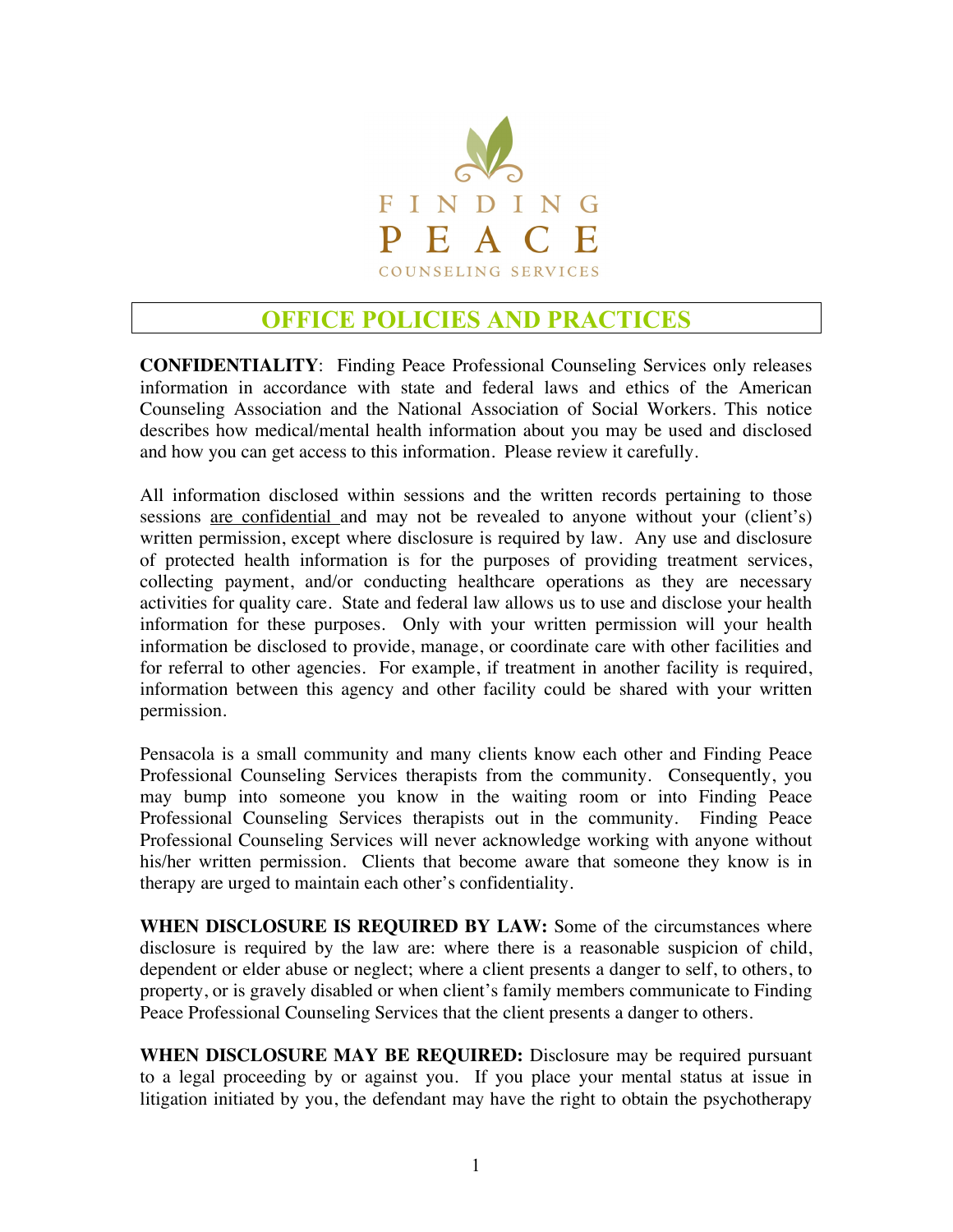records and/or testimony by Finding Peace Professional Counseling Services. In couple and family therapy, or when different family members are seen individually, even over a period of time, confidentiality and privilege do not apply between the couple or among family members, unless otherwise agreed upon. Finding Peace Professional Counseling Services will use clinical judgment when revealing such information. Finding Peace Professional Counseling Services will not release records to any outside party unless it is authorized to do so by all adult family members who were part of the treatment.

**EMERGENCIES**: If there is an emergency during our work together, or in the future after termination where Finding Peace Professional Counseling Services becomes concerned about your personal safety, the possibility of you injuring someone else, or about you receiving proper psychiatric care, it will do whatever it can within the limits of the law, to prevent you from injuring yourself or others and to ensure that you receive the proper medical care. For this purpose, it may also contact the person whose name you have provided on the biographical sheet.

**HEALTH INSURANCE AND CONFIDENTIALITY OF RECORDS:** Disclosure of confidential information may be required by your health insurance carrier or HMO/PPO/MCO/EAP in order to process the claims. If you instruct Finding Peace Professional Counseling Services, only the minimum necessary information will be communicated to the carrier. Finding Peace Professional Counseling Services has no control or knowledge over what insurance companies do with the information it submits or who has access to this information. You must be aware that submitting a mental health invoice for reimbursement carries a certain amount of risk to confidentiality, privacy or to future capacity to obtain health or life insurance or even a job. The risk stems from the fact that mental health information is likely to be entered into big insurance companies' computers and is likely to be reported to the National Medical Data Bank. Accessibility to companies' computers or to the National Medical Data Bank database is always in question as computers are inherently vulnerable to break in's and unauthorized access. Medical data has been also reported to be legally accessed by enforcement and other agencies, which also puts you in a vulnerable position. For monitoring purposes, insurance companies have the right to review your entire record.

**LITIGATION LIMITATION:** Due to the nature of the therapeutic process and the fact that it often involves making a full disclosure with regard to many matters which may be of a confidential nature, it is agreed that should there be legal proceedings (such as, but not limited to divorce and custody disputes, injuries, lawsuits, etc..), neither you (client's) nor your attorney's, nor anyone else acting on your behalf will call on Finding Peace Professional Counseling Services to testify in court or at any other proceeding, nor will a disclosure of the psychotherapy records be requested unless otherwise agreed upon.

**CONSULTATION**: Finding Peace Professional Counseling Services consults regularly with other professionals regarding its clients; however, client's identity remains completely anonymous, and confidentiality is fully maintained.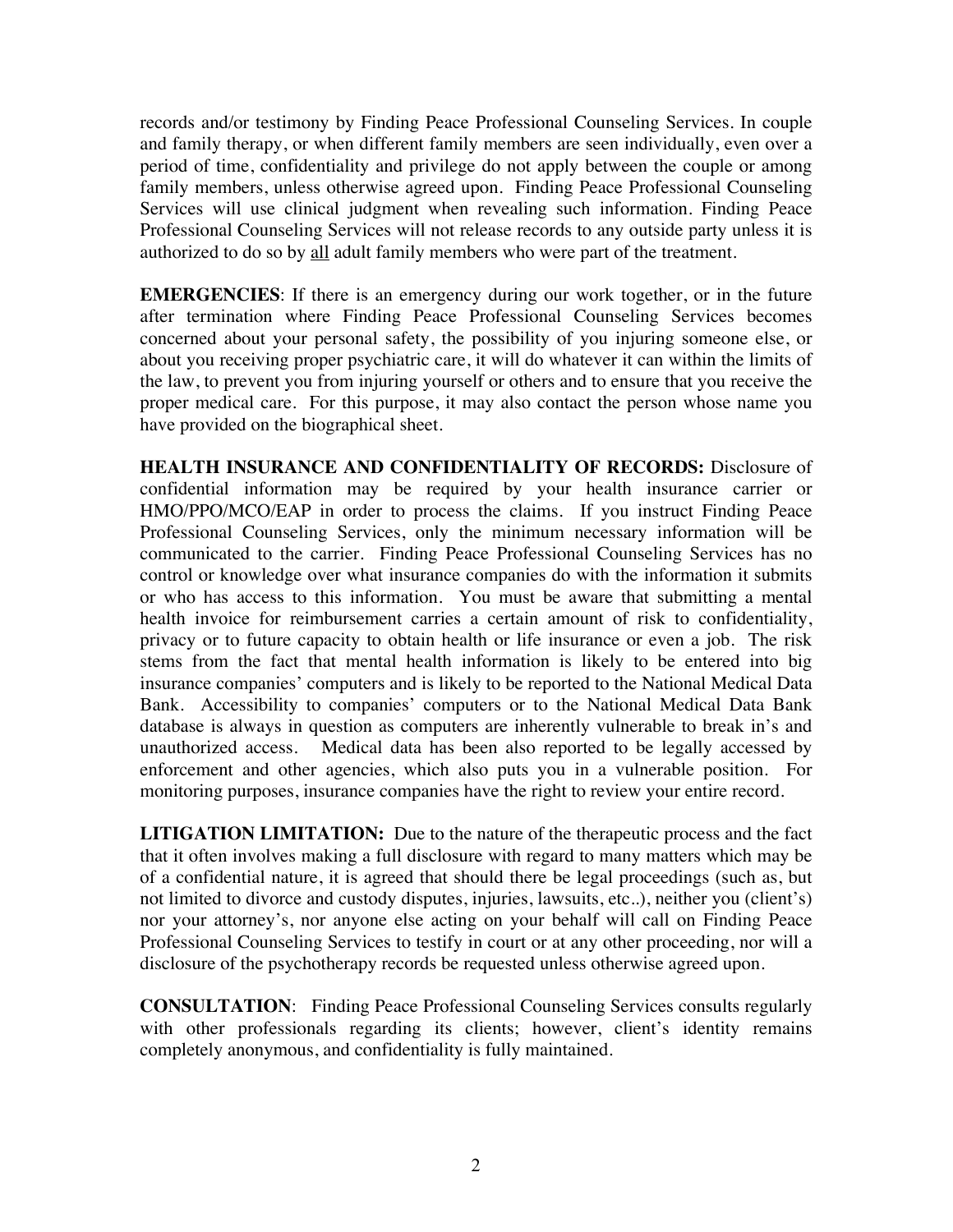**E - MAILS, CELL PHONES, COMPUTERS, AND FAXES**: It is very important to be aware that there is always a risk that computers, e-mail, cell phone, and teletherapy communication can be accessed by unauthorized people and hence can compromise the privacy and confidentiality of such communication. E-mails, in particular are vulnerable to such unauthorized access due to the fact that servers have unlimited and direct access to all e-mails that go through them. Additionally, Finding Peace Professional Counseling Services e-mails are not encrypted. Faxes can easily be sent erroneously to the wrong address. Finding Peace Professional Counseling Services computers are equipped with a firewall, a virus protection and a password. Back-up data storage is performed in confidential and secure manner. Please notify Finding Peace Professional Counseling Services if you decide to avoid or limit in any way the use of any or all communication devises, such as e-mail, cell phone or faxes. If you communicate confidential or highly private information via e-mail, voice mail, or teletherapy, Finding Peace Professional Counseling Services will assume that you have made an informed decision, will view it as your agreement to take the risk that such communication may be intercepted, and it will honor your desire to communicate on such matters via e-mail. Do not use e-mail, voice mail, teletherapy, or faxes for emergencies.

**RECORDS AND YOUR RIGHT TO REVIEW THEM:** Both the law and the standards of Finding Peace Professional Counseling Services professions require keeping appropriate treatment records for at least seven years. Unless otherwise agreed Finding Peace Professional Counseling Services retains clinical records only as long as is mandated by Florida law. If you have concerns regarding the treatment records please discuss them with Finding Peace Professional Counseling Services. As a client, you have the right to review or receive a summary of your records at any time, except in limited legal or emergency circumstances or when Finding Peace Professional Counseling Services assesses that releasing such information might be harmful in any way. In such a case Finding Peace Professional Counseling Services will provide the records to an appropriate and legitimate mental health professional of your choice. Considering all of the above exclusions, if it is still appropriate, upon your request, Finding Peace Professional Counseling Services will release information to any agency/person you specify unless Finding Peace Professional Counseling Services assesses that releasing such information might be harmful in any way. When more than one client involved in treatment, such as in cases of couple and family therapy, Finding Peace Professional Counseling Services will release records only with the signed authorizations from all the adults (or all those who legally can authorize such a release) involved in the treatment.

**TELEPHONE & EMERGENCY PROCEDURES:** If you need to contact Finding Peace Professional Counseling Services between sessions, please leave a message on the answering machine (850) 471-1234 and your call will be returned as soon as possible. Finding Peace Professional Counseling Services checks messages a few times during the daytime only, unless they are out of town. If an emergency situation arises, indicate it clearly in your message and if you need to talk to someone right away call 911 or the Helpline at  $(850)438-1617$ . Please do not use e-mail or faxes for emergencies. Finding Peace Professional Counseling Services does not always check e-mail or faxes daily.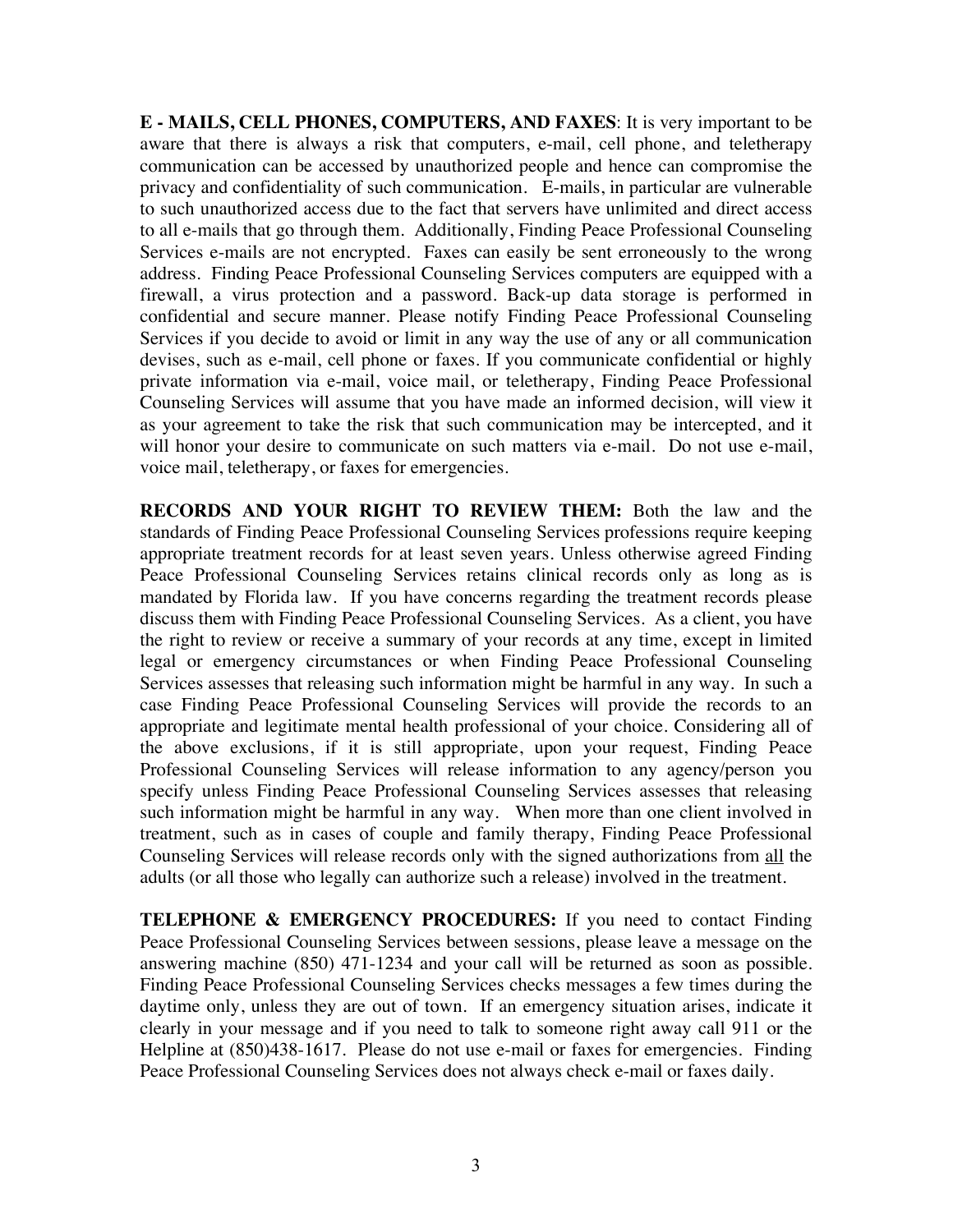**PAYMENT & INSURANCE REIMBURSEMENT:** Clients are expected to pay the standard fee of \$100.00 per 50 minute session at the beginning of each session. Telephone conversations, site visits, report writing and reading, consultation with other professionals, release of information, reading records, longer sessions, travel time, etc. will be charged at the same rate, unless indicated and agreed upon otherwise.

For clients with behavioral health insurance benefits with which Finding Peace Counseling Services has a contract to provide services, Finding Peace Counseling Services will bill your insurance company. As was indicated in the section *Health Insurance & confidentiality of records,* you must be aware that submitting a mental health invoice for reimbursement carries a certain amount of risk. Clients are responsible for co-pays at the time of service. It is your responsibility to verify the specifics of your coverage. Please notify Finding Peace Professional Counseling Services if any problems arise during the course of therapy regarding your ability to make timely payments. Not all issues/conditions/problems, which are dealt with in psychotherapy, are reimbursed by insurance companies.

For teletherapy session form of payment must be identified prior to first teletherapy session. Payment for teletherapy sessions will be secured at time of session. Finding Peace Counseling Services will bill insurance if telehealth for behavioral health is covered by your policy. Copay will still be collected at time of service.

Clients are responsible for any outstanding balance that is accrued, including but not limited to unpaid insurance claims and overdue co-pays. If your account is overdue (unpaid) and there is no written agreement on a payment plan, Finding Peace Professional Counseling Services can use legal or other means (courts, collection agencies, etc.) to obtain payment.

**MEDIATION & ARBITRATION:** All disputes arising out of or in relation to this agreement to provide psychotherapy services shall first be referred to mediation, before, and as a pre-condition of, the initiation of arbitration. The mediator shall be a neutral third party chosen by agreement of Finding Peace Professional Counseling Services and client(s). The cost of such mediation, if any, shall be split equally, unless otherwise agreed upon. In the event that mediation is unsuccessful, any unresolved controversy related to this agreement should be submitted to and settled by binding arbitration in Escambia County, FL in accordance with the rules of the American Arbitration Association which is in effect at the time the demand for arbitration is filed. Notwithstanding the foregoing, in the event that your account is overdue (unpaid) and there is no agreement on a payment plan, Finding Peace Professional Counseling Services can use legal means (court, collection agency, etc.) to obtain payment. The prevailing party in arbitration or collection proceeding shall be entitled to recover a reasonable sum as and for attorneys' fees. In the case of arbitration, the arbitrator will determine that sum.

**THE PROCESS OF THERAPY/EVALUATION AND SCOPE OF PRACTICE:**  Participation in therapy can result in a number of benefits to you, including improving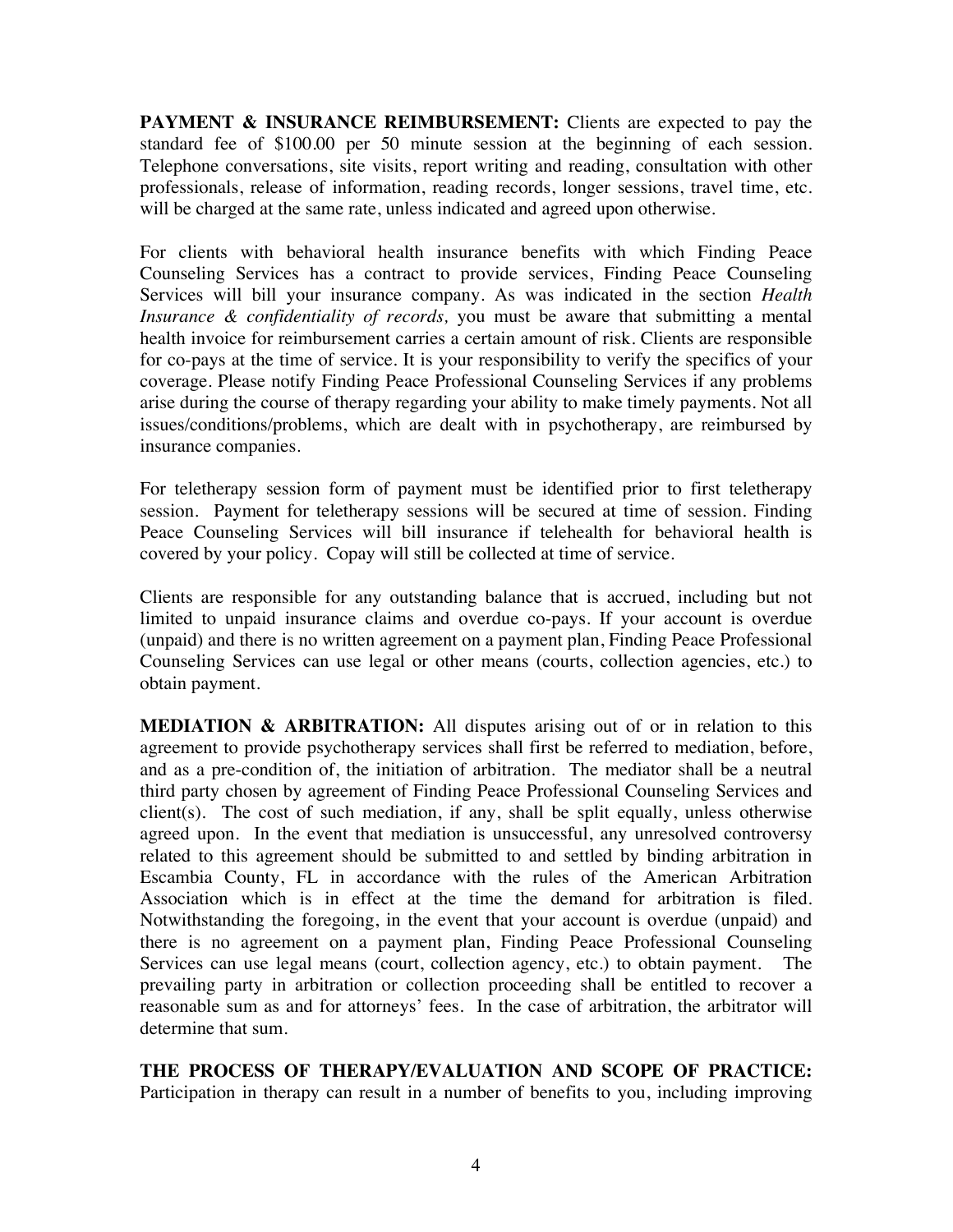interpersonal relationships and resolution of the specific concerns that led you to seek therapy. Working toward these benefits, however, requires effort on your part. Psychotherapy requires your very active involvement, honesty, and openness in order to change your thoughts, feelings and/or behavior. Finding Peace Professional Counseling Services will ask for your feedback and views on your therapy, its progress and other aspects of the therapy and will expect you to respond openly and honestly. Sometimes more than one approach can be helpful in dealing with a certain situation. During evaluation or therapy, remembering or talking about unpleasant events, feelings, or thoughts can result in you experiencing considerable discomfort or strong feelings of anger, sadness, worry, fear, etc, or experiencing anxiety, depression, insomnia, etc. Finding Peace Professional Counseling Services may challenge some of your assumptions or perceptions or propose different ways of looking at, thinking about, or handling situations, which can cause you to feel very upset, angry, depressed, challenged or disappointed. Attempting to resolve issues that brought you to therapy in the first place, such as personal or interpersonal relationships may result in changes that were not originally intended. Psychotherapy may result in decisions about changing behaviors, employment, substance use, schooling, housing or relationships. Sometimes a decision that is positive for one family member is viewed quite negatively by another family member. Change will sometimes be easy and swift, but more often it will be slow and even frustrating. There is no guarantee that psychotherapy will yield positive or intended results. During the course of therapy, Finding Peace Professional Counseling Services is likely to draw on various therapeutic approaches according, in part, to the problem that is being treated and its assessment of what will best benefit you. These approaches include, but are not limited to, behavioral, cognitive-behavioral, cognitive, psychodynamic, existential, system/family, developmental (adult, child, family), humanistic or psychoeducational. Finding Peace Professional Counseling Services provides neither custody evaluation recommendation nor medication or prescription recommendation nor legal advice, as these activities do not fall within its scope of practice.

Finding Peace Professional Counseling Services requires all employees to maintain current state licenses and appropriate continuing education.

**DISCUSSION OF TREATMENT PLAN:** Within a reasonable period of time after the initiation of treatment, Finding Peace Professional Counseling Services will discuss with you (client) its' working understanding of the problem, treatment plan, therapeutic objectives and its view of the possible outcomes of treatment. If you have any unanswered questions about any of the procedures used in the course of your therapy, possible risks, Finding Peace Professional Counseling Services expertise in employing them, or about the treatment plan, please ask and you will be answered fully. You also have the right to ask about other treatments for your condition and their risks and benefits. If you could benefit from any treatment that Finding Peace Professional Counseling Services does not provide, it has an ethical obligation to assist you in obtaining those treatments.